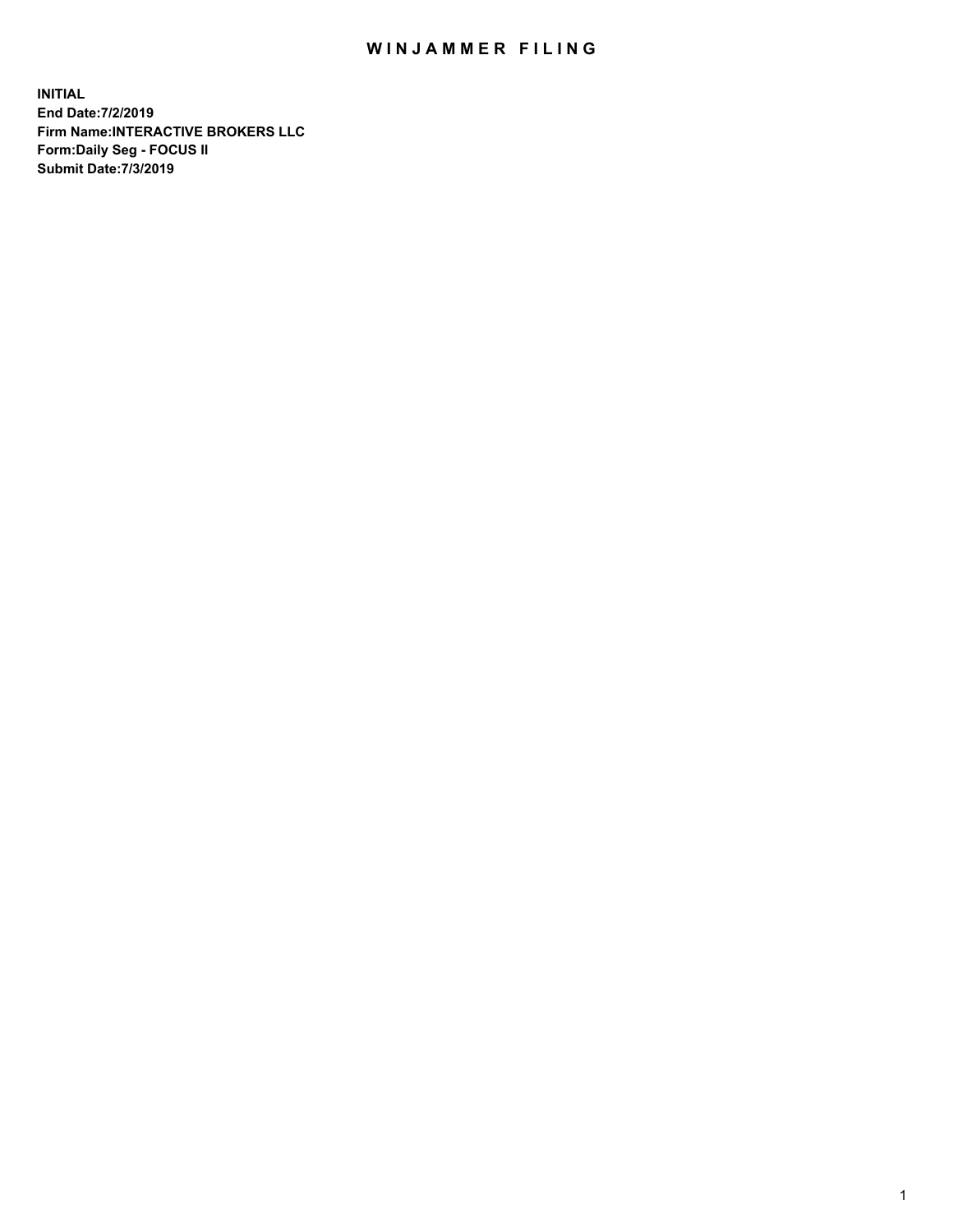**INITIAL End Date:7/2/2019 Firm Name:INTERACTIVE BROKERS LLC Form:Daily Seg - FOCUS II Submit Date:7/3/2019 Daily Segregation - Cover Page**

| Name of Company                                                                                                                                                                                                                                                                                                                | <b>INTERACTIVE BROKERS LLC</b>                                                      |
|--------------------------------------------------------------------------------------------------------------------------------------------------------------------------------------------------------------------------------------------------------------------------------------------------------------------------------|-------------------------------------------------------------------------------------|
| <b>Contact Name</b>                                                                                                                                                                                                                                                                                                            | James Menicucci                                                                     |
| <b>Contact Phone Number</b>                                                                                                                                                                                                                                                                                                    | 203-618-8085                                                                        |
| <b>Contact Email Address</b>                                                                                                                                                                                                                                                                                                   | jmenicucci@interactivebrokers.c<br>om                                               |
| FCM's Customer Segregated Funds Residual Interest Target (choose one):<br>a. Minimum dollar amount: ; or<br>b. Minimum percentage of customer segregated funds required:% ; or<br>c. Dollar amount range between: and; or<br>d. Percentage range of customer segregated funds required between:% and%.                         | $\overline{\mathbf{0}}$<br>$\overline{\mathbf{0}}$<br>155,000,000 245,000,000<br>00 |
| FCM's Customer Secured Amount Funds Residual Interest Target (choose one):<br>a. Minimum dollar amount: ; or<br>b. Minimum percentage of customer secured funds required:%; or<br>c. Dollar amount range between: and; or<br>d. Percentage range of customer secured funds required between:% and%.                            | $\overline{\mathbf{0}}$<br>0<br>80,000,000 120,000,000<br>00                        |
| FCM's Cleared Swaps Customer Collateral Residual Interest Target (choose one):<br>a. Minimum dollar amount: ; or<br>b. Minimum percentage of cleared swaps customer collateral required:% ; or<br>c. Dollar amount range between: and; or<br>d. Percentage range of cleared swaps customer collateral required between:% and%. | <u>0</u><br><u>0</u><br>0 <sub>0</sub><br>0 <sub>0</sub>                            |

Attach supporting documents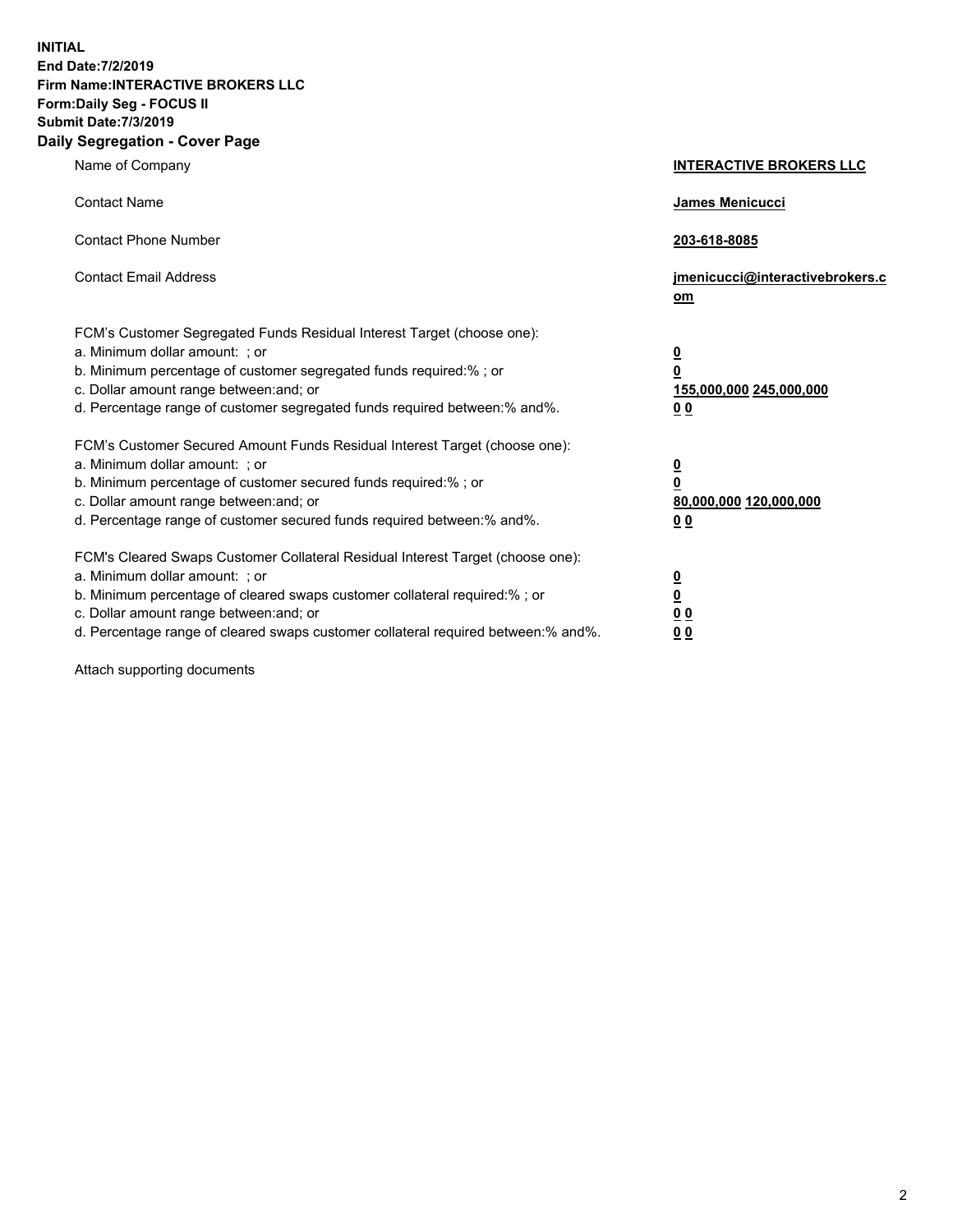**INITIAL End Date:7/2/2019 Firm Name:INTERACTIVE BROKERS LLC Form:Daily Seg - FOCUS II Submit Date:7/3/2019 Daily Segregation - Secured Amounts**

|     | Foreign Futures and Foreign Options Secured Amounts                                         |                                                |
|-----|---------------------------------------------------------------------------------------------|------------------------------------------------|
|     | Amount required to be set aside pursuant to law, rule or regulation of a foreign            | $0$ [7305]                                     |
|     | government or a rule of a self-regulatory organization authorized thereunder                |                                                |
| 1.  | Net ledger balance - Foreign Futures and Foreign Option Trading - All Customers             |                                                |
|     | A. Cash                                                                                     | 473,048,781 [7315]                             |
|     | B. Securities (at market)                                                                   | $0$ [7317]                                     |
| 2.  | Net unrealized profit (loss) in open futures contracts traded on a foreign board of trade   | 25,313,596 [7325]                              |
| 3.  | Exchange traded options                                                                     |                                                |
|     | a. Market value of open option contracts purchased on a foreign board of trade              | 56,561 [7335]                                  |
|     | b. Market value of open contracts granted (sold) on a foreign board of trade                | $-34,588$ [7337]                               |
| 4.  | Net equity (deficit) (add lines 1.2. and 3.)                                                | 498,384,350 [7345]                             |
| 5.  | Account liquidating to a deficit and account with a debit balances - gross amount           | 4,605 [7351]                                   |
|     | Less: amount offset by customer owned securities                                            | 0 [7352] 4,605 [7354]                          |
| 6.  | Amount required to be set aside as the secured amount - Net Liquidating Equity              | 498,388,955 [7355]                             |
|     | Method (add lines 4 and 5)                                                                  |                                                |
| 7.  | Greater of amount required to be set aside pursuant to foreign jurisdiction (above) or line | 498,388,955 [7360]                             |
|     | 6.                                                                                          |                                                |
|     | FUNDS DEPOSITED IN SEPARATE REGULATION 30.7 ACCOUNTS                                        |                                                |
| 1.  | Cash in banks                                                                               |                                                |
|     | A. Banks located in the United States                                                       | 108,057,861 [7500]                             |
|     | B. Other banks qualified under Regulation 30.7                                              | 0 [7520] 108,057,861 [7530]                    |
| 2.  | Securities                                                                                  |                                                |
|     | A. In safekeeping with banks located in the United States                                   | 413,738,478 [7540]                             |
|     | B. In safekeeping with other banks qualified under Regulation 30.7                          | 0 [7560] 413,738,478 [7570]                    |
| 3.  | Equities with registered futures commission merchants                                       |                                                |
|     | A. Cash                                                                                     | $0$ [7580]                                     |
|     | <b>B.</b> Securities                                                                        | $0$ [7590]                                     |
|     | C. Unrealized gain (loss) on open futures contracts                                         | $0$ [7600]                                     |
|     | D. Value of long option contracts                                                           | $0$ [7610]                                     |
|     | E. Value of short option contracts                                                          | 0 [7615] 0 [7620]                              |
| 4.  | Amounts held by clearing organizations of foreign boards of trade                           |                                                |
|     | A. Cash                                                                                     | $0$ [7640]                                     |
|     | <b>B.</b> Securities                                                                        | $0$ [7650]                                     |
|     | C. Amount due to (from) clearing organization - daily variation                             | $0$ [7660]                                     |
|     | D. Value of long option contracts                                                           | $0$ [7670]                                     |
|     | E. Value of short option contracts                                                          | 0 [7675] 0 [7680]                              |
| 5.  | Amounts held by members of foreign boards of trade                                          |                                                |
|     | A. Cash                                                                                     | 78,092,991 [7700]                              |
|     | <b>B.</b> Securities                                                                        | $0$ [7710]                                     |
|     | C. Unrealized gain (loss) on open futures contracts                                         | 23,327,179 [7720]                              |
|     | D. Value of long option contracts                                                           | 56,561 [7730]                                  |
|     | E. Value of short option contracts                                                          | <mark>-34,588</mark> [7735] 101,442,143 [7740] |
| 6.  | Amounts with other depositories designated by a foreign board of trade                      | 0 [7760]                                       |
| 7.  | Segregated funds on hand                                                                    | $0$ [7765]                                     |
| 8.  | Total funds in separate section 30.7 accounts                                               | 623,238,482 [7770]                             |
| 9.  | Excess (deficiency) Set Aside for Secured Amount (subtract line 7 Secured Statement         | 124,849,527 [7380]                             |
|     | Page 1 from Line 8)                                                                         |                                                |
| 10. | Management Target Amount for Excess funds in separate section 30.7 accounts                 | 80,000,000 [7780]                              |
| 11. | Excess (deficiency) funds in separate 30.7 accounts over (under) Management Target          | 44,849,527 [7785]                              |
|     |                                                                                             |                                                |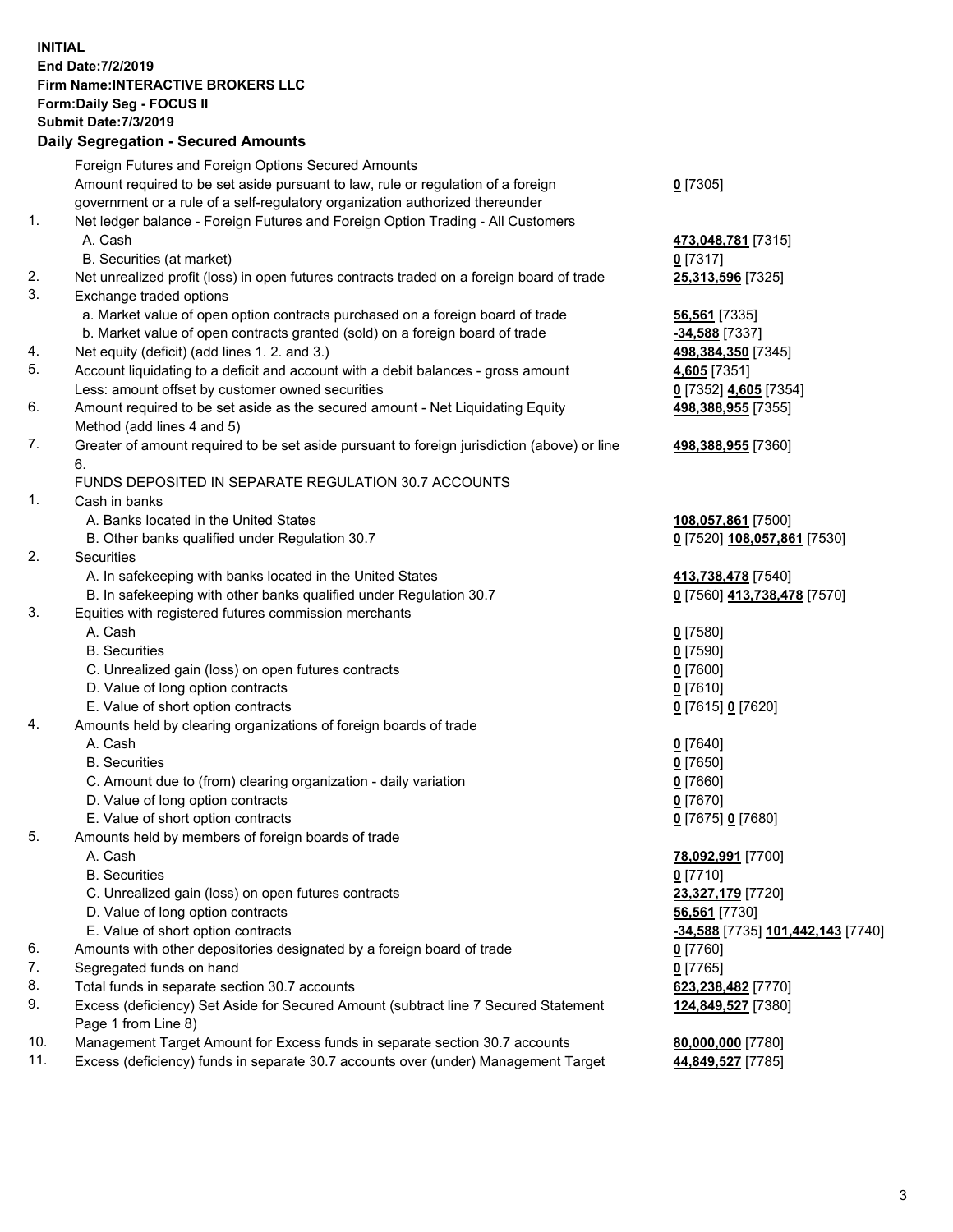**INITIAL End Date:7/2/2019 Firm Name:INTERACTIVE BROKERS LLC Form:Daily Seg - FOCUS II Submit Date:7/3/2019 Daily Segregation - Segregation Statement** SEGREGATION REQUIREMENTS(Section 4d(2) of the CEAct) 1. Net ledger balance A. Cash **4,007,119,343** [7010] B. Securities (at market) **0** [7020] 2. Net unrealized profit (loss) in open futures contracts traded on a contract market **-30,532,661** [7030] 3. Exchange traded options A. Add market value of open option contracts purchased on a contract market **177,509,982** [7032] B. Deduct market value of open option contracts granted (sold) on a contract market **-230,034,117** [7033] 4. Net equity (deficit) (add lines 1, 2 and 3) **3,924,062,547** [7040] 5. Accounts liquidating to a deficit and accounts with debit balances - gross amount **1,219,473** [7045] Less: amount offset by customer securities **0** [7047] **1,219,473** [7050] 6. Amount required to be segregated (add lines 4 and 5) **3,925,282,020** [7060] FUNDS IN SEGREGATED ACCOUNTS 7. Deposited in segregated funds bank accounts A. Cash **846,411,827** [7070] B. Securities representing investments of customers' funds (at market) **2,090,196,465** [7080] C. Securities held for particular customers or option customers in lieu of cash (at market) **0** [7090] 8. Margins on deposit with derivatives clearing organizations of contract markets A. Cash **7,127,939** [7100] B. Securities representing investments of customers' funds (at market) **1,249,521,934** [7110] C. Securities held for particular customers or option customers in lieu of cash (at market) **0** [7120] 9. Net settlement from (to) derivatives clearing organizations of contract markets **-14,473,681** [7130] 10. Exchange traded options A. Value of open long option contracts **178,884,349** [7132] B. Value of open short option contracts **-231,649,926** [7133] 11. Net equities with other FCMs A. Net liquidating equity **0** [7140] B. Securities representing investments of customers' funds (at market) **0** [7160] C. Securities held for particular customers or option customers in lieu of cash (at market) **0** [7170] 12. Segregated funds on hand **0** [7150] 13. Total amount in segregation (add lines 7 through 12) **4,126,018,907** [7180] 14. Excess (deficiency) funds in segregation (subtract line 6 from line 13) **200,736,887** [7190] 15. Management Target Amount for Excess funds in segregation **155,000,000** [7194] **45,736,887** [7198]

16. Excess (deficiency) funds in segregation over (under) Management Target Amount Excess